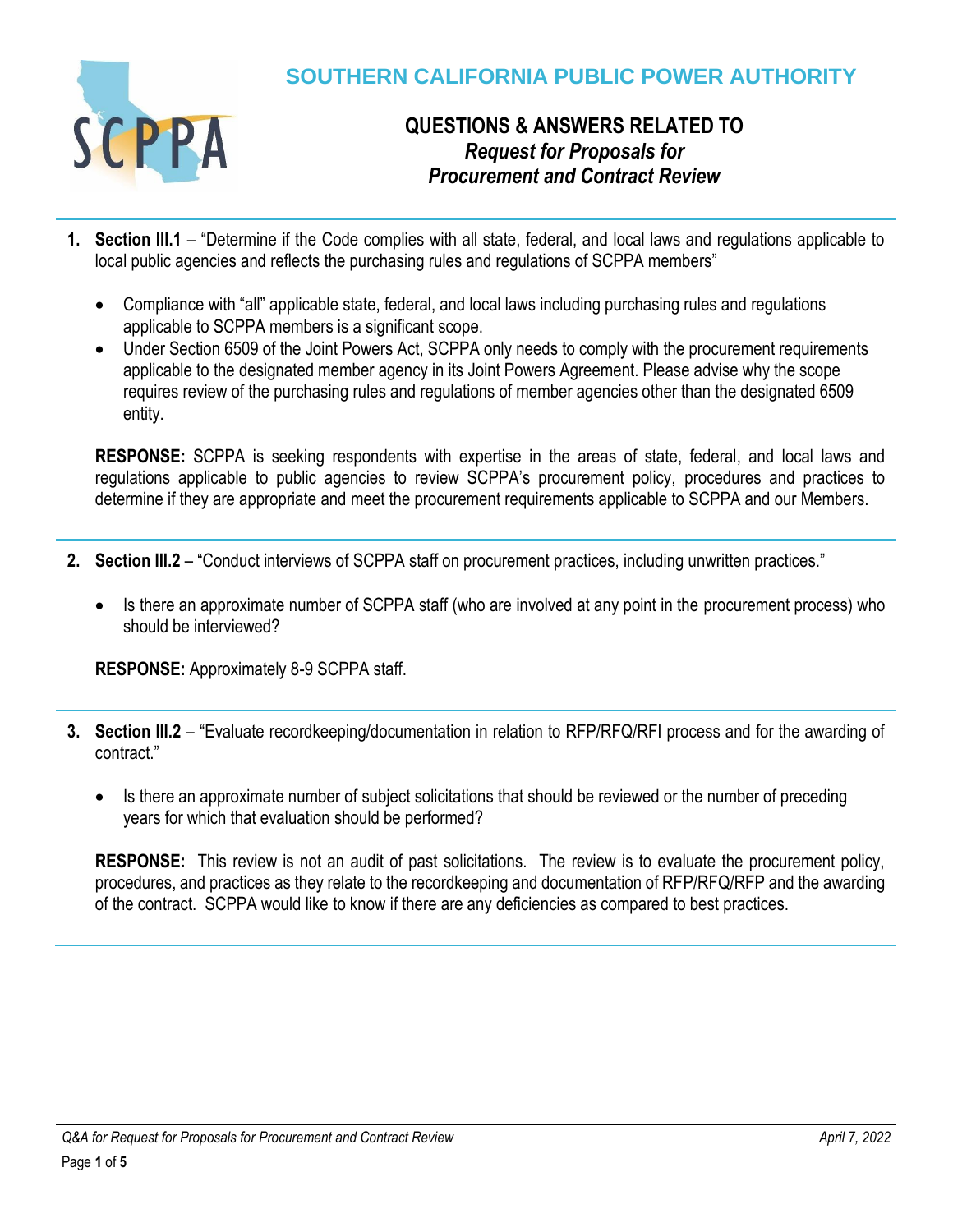- **4. Section III.8**  "Within the proposal, please provide an estimated timeline for completing the Scope of Work."
	- Is there a desired delivery date of when the services should be completed by? Even a rough estimate will assist with the development of a fully responsive proposal

**RESPONSE:** Our preference is for the Scope of Work be completed within 90 to 120 days after the agreement with the awarded Respondent has been approved by the SCPPA Board of Directors and executed by SCPPA's Authorized Officers. To the extent additional time is needed, please provide the estimated time of completion in the proposal.

- **5. Section III**  "To assist with the assessment of the above Scope of Work, the following documents are attached to this RFP" Attachments A-H
	- Are RFP attachments A-H the only documents to be used for assistance with reviewing, evaluating and providing recommendations for the agreements and manual? Or, are there other templates and documents that may be included within the scope of work?

**RESPONSE:** Attachments A to H are the key documents to be reviewed for this project. There may be other related documents that need to be reviewed as identified by the awarded Respondent during the project work.

- **6. Section IV.1**  "any and all expectations from SCPPA including, but not limited to: requirements definitions, strategy refinement, and staffing requirements to support the proposed Scope of Work."
	- Please clarify what is intended by "requirements definitions" and "strategy refinement" to support the Scope of Work. Is it intended to solicit, from Respondents, proposed refinements or changes to the stated Scope of Work

**RESPONSE:** This section intends for the Respondent to provide any expectations that it has of SCPPA in order for the Respondent to perform the work as scheduled, based on the Respondent's review of the RFP.

- **7. Section IV.3**  "Proposals must include a description of the proposed project, how it meets (or does not meet) each of the objectives of this RFP, and a detailed description addressing all of the Scope of Work."
	- Are there any page limits or formatting requirements for our written proposal response?
	- Does SCPPA has a high level list of organizational objectives for this project/work?

**RESPONSE:** There are no page limits nor formatting requirements for the written proposal. The objective for this project is to ensure that SCPPA's procurement process is in compliance with all applicable public procurement requirements.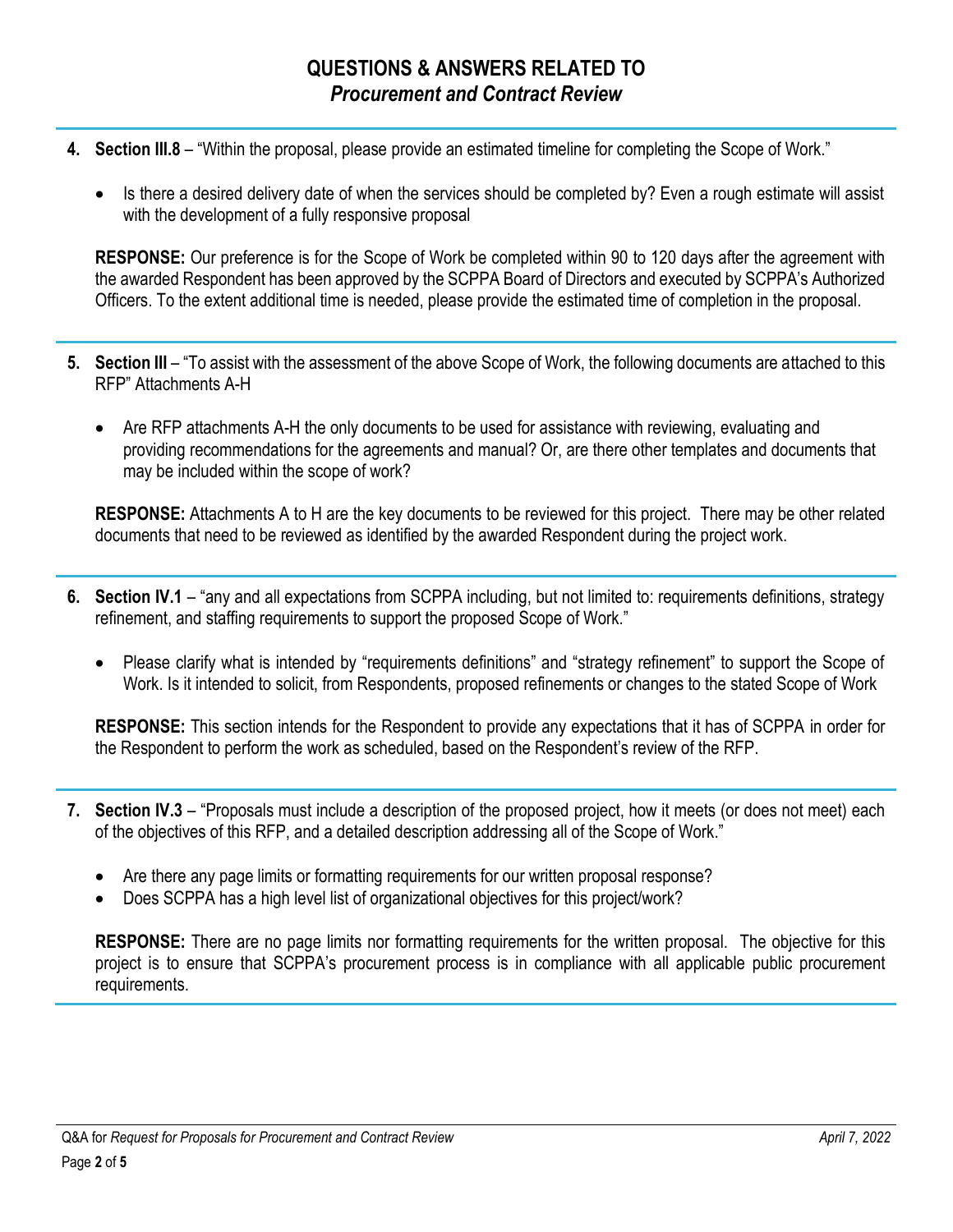- **8. Section IV.4**  "Pricing in all proposals should be made based on good faith estimates of the requirements defined in this RFP."
	- What is the estimated budget for this project? If SCPPA does not have a budget, what is the anticipated or expected spend for these services. A narrow budget range would assist with our understanding of your scope expectations, eliminate "guesstimates", allow all proposers to compete on equal footing, and facilitate delivery of a sound, comprehensive and tailored end result that is of value to the SCPPA organization.
	- What is SCPPA's expectation of how the fees will be provided? Will SCPPA accept a cost proposal based solely on the submission of hourly rates

**RESPONSE:** At this time, SCPPA has not established a budget for this project. As part of the RFP document, we have made available the key documents that the awarded Respondent will be reviewing for the project, so that the potential respondents can better assess the time needed to complete the project.SCPPA's preference is for the proposal to provide a fixed fee for the project.

- **9. Section IV.4 -** "Respondents shall also be prepared to provide a breakdown of the applicable overheads and fringe benefit costs that are part of any labor rates and other direct costs associated with the services to be performed."
	- Are fixed hourly rates acceptable without breakdown? Services include those provided by a law firm. Law firms providing services to public agencies are not required to track overhead pursuant to FAR requirements regarding audited overhead. Consequently, they do not have audited overhead, nor do they set rates in a way that permits a breakdown of the rates into the breakdown categories.

## **RESPONSE:** Yes.

**10. Section VI.3 –** "Proposals may be sub-divided or combined with other proposals, at SCPPA's sole discretion."

• Is this language to be interpreted as SCPPA having the right to take the information from one proposal to combine with another for inclusion in another? Does sub-divided mean that multiple awards could be made, or is it to be interpreted that a proposed would be expected to work with another proposer of SCPPA's choosing to perform the requirements in the Scope of Work? Please clarify the intent of this condition.

**RESPONSE:** This language is standard in SCPPA's RFP. It may only be applicable if there is expertise that warrants sub-dividing the work.

**11. Section VI. 6 –** Requirements C and D regarding references and relevant experience

Is it possible to combine the requirements in one matrix to eliminate duplication?

### **RESPONSE:** Yes.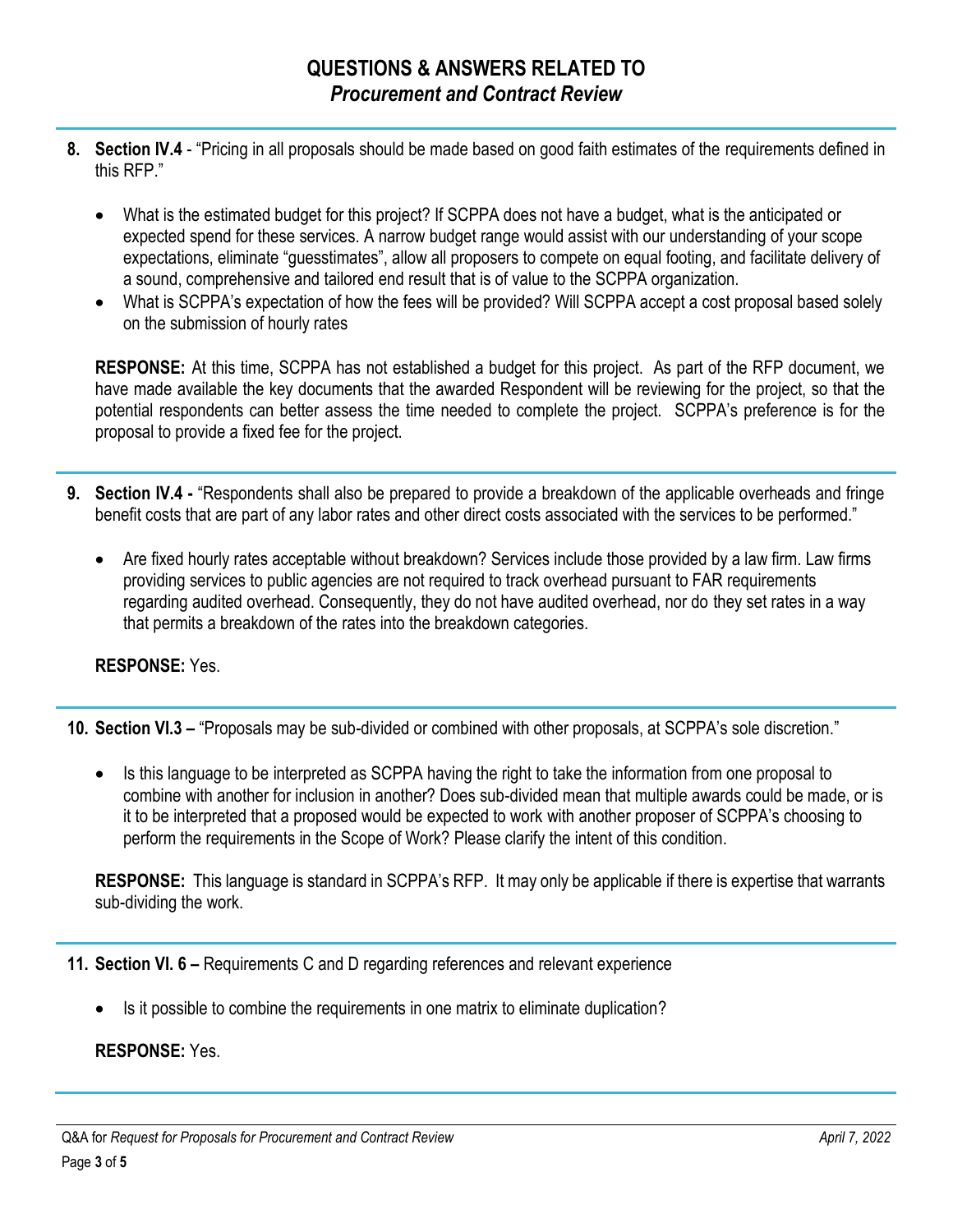# **QUESTIONS & ANSWERS RELATED TO** *Procurement and Contract Review*

- **12. Section VI. 8 -** "SCPPA reserves the right to make an award, at its sole discretion, irrespective of price or technical ability, if SCPPA determines that to do so would result in the greatest value to SCPPA and its members."
	- Is this a "best value" procurement? Will a detailed breakdown of the criteria and weights be used to assess and scope the proposals be provided? The weights will allow us to understand the most critical elements to the evaluation process.

**RESPONSE:** The evaluation criteria are the quality of the proposal, experience of firm/respondent, quality of the engagement team, project schedule, fees/competitiveness and references.

**13.** Due to present and potential future COVID issues, can we assume that much of the work can be done remotely versus in-person?

#### **RESPONSE:** Yes.

**14.** Is it acceptable for two firms to team together and submit a single proposal?

### **RESPONSE:** Yes.

**15. Pre-Proposal Conference**: We request that a pre-proposal conference is held/hosted online to help us better understand all of the goals and objectives of SCPPA and ensure that our proposal meets the expectations.

**RESPONSE:** The RFP has been updated to include a pre-proposal conference. The pre-proposal conference is scheduled for Wednesday, April 13<sup>th</sup>, from 10 am to 11 am. Interested parties should send an invitation request to [ProcurementContractReviewRFP@scppa.org.](mailto:ProcurementContractReviewRFP@scppa.org)

**16. Proposal Due Date**: Due to our questions regarding the clarification of scope, we are unable to begin preparing our proposal without responses to these questions. Therefore, we request that SCPPA extend the proposal deadline by a minimum of 2 weeks to provide us with time to review your answers and adequately prepare our response.

RESPONSE: The RFP has been updated to extend the response deadline from April 15<sup>th</sup> to April 22<sup>nd</sup>.

**17.** Will you provide key state, federal, and local laws that SCPPA would like to determine if their Procurement Code complies with?

**RESPONSE:** Potential Respondents should be familiar with state and federal laws, statutes, regulations and local ordinances governing public contracts in California.